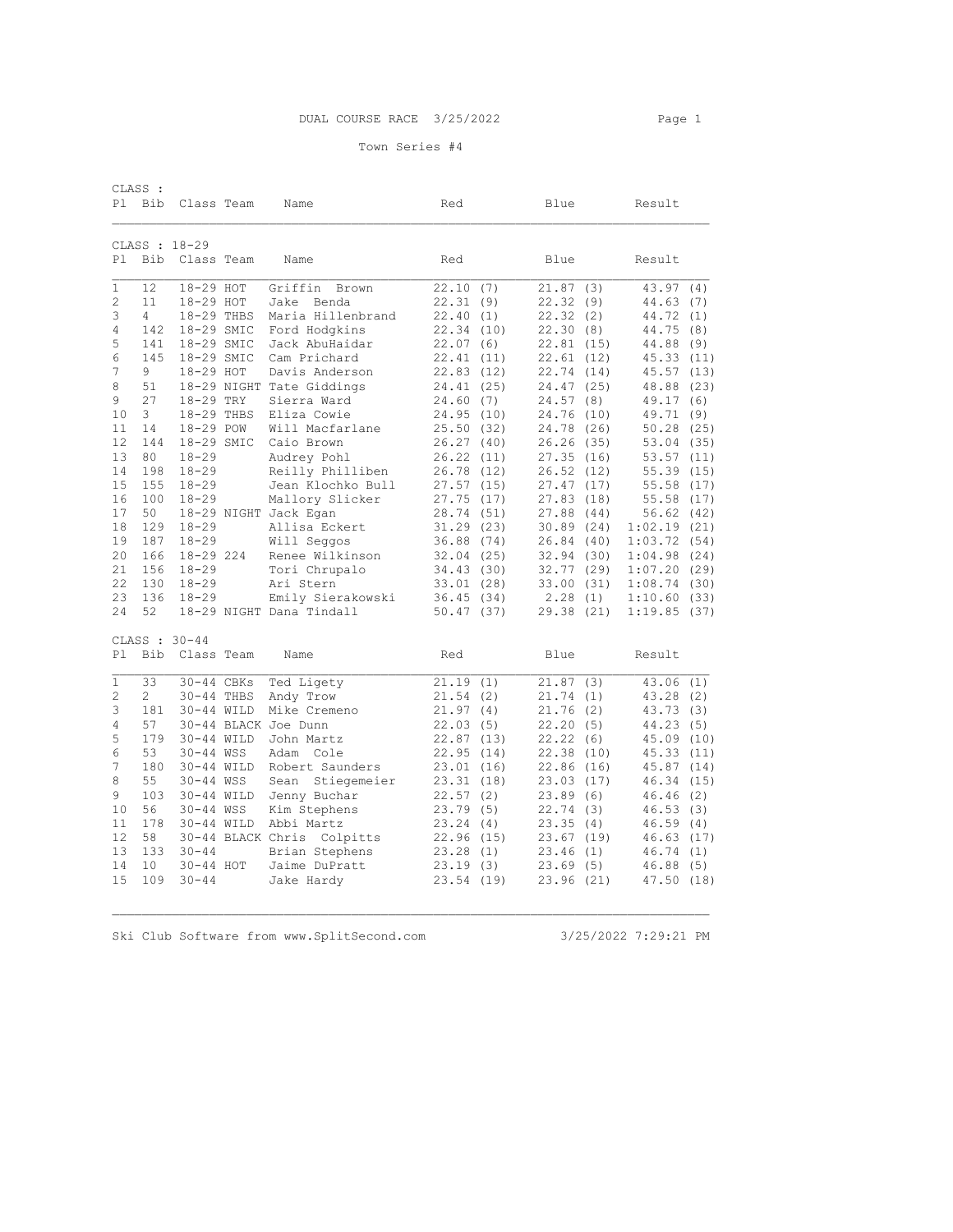| Pl          | <b>Bib</b>    | CLASS : 30-44<br>Class Team |            | Name                     | Red        |      | Blue       |      | Result      |      |
|-------------|---------------|-----------------------------|------------|--------------------------|------------|------|------------|------|-------------|------|
| 16          | 5             | $30 - 44$ SNQ               |            | Drew Gilmore             | 23.62(20)  |      | 23.94(20)  |      | 47.74 (19)  |      |
| 17          | 84            | $30 - 44$                   |            | Bryn Carey               | 23.73 (21) |      | 24.21 (23) |      | 47.94 (20)  |      |
| 18          | 8             | $30 - 44$ SNO               |            | Seim<br>Dan              | 23.91      | (22) | 24.10 (22) |      | 48.01 (21)  |      |
| 19          | 6             | $30-44$ SNO                 |            | Nicholas Loomans         | 23.98      | (23) | 24.37 (24) |      | 48.35 (22)  |      |
| 20          | 36            |                             | 30-44 CBKs | Krissy Carey             | 24.84      | (9)  | 24.37      | (7)  | 49.21(7)    |      |
| 21          | 95            | $30 - 44$                   |            | Leila Hijjawi            | 24.56(6)   |      | 24.67(9)   |      | 49.23(8)    |      |
| 22          | 83            | $30 - 44$                   |            | Brian DePersia           | 25.30      | (29) | 26.57(39)  |      | 51.87(29)   |      |
| 23          | 64            |                             |            | 30-44 BUMPS Alex Degnan  | 26.38      | (41) | 25.87(32)  |      | 52.25(31)   |      |
| 24          | 54            | 30-44 WSS                   |            | Evan Friedman            | 25.94      | (37) | 26.32(37)  |      | 52.26(32)   |      |
| 25          | 1             | 30-44 THBS                  |            | Loudon Fruth             | 26.70      | (42) | 25.58 (30) |      | 52.28 (34)  |      |
| 26          | 17            |                             | 30-44 PNTR | Brittany Capstick        | 26.94      | (13) | 26.84(14)  |      | 53.78 (12)  |      |
| 27          | 184           |                             |            | 30-44 224x3 Allison Hull | 28.01      | (18) | 27.32 (15) |      | 55.33(14)   |      |
| 28          | 24            |                             |            | 30-44 BTEAM Brian Kenton | 29.81      | (58) | 26.12(33)  |      | 55.93(39)   |      |
| 29          | 182           |                             |            | 30-44 224x3 Troy Rutten  | 29.22      | (53) | 28.73 (50) |      | 57.95(44)   |      |
| 30          | 183           |                             |            | 30-44 224x3 Ryan Ellis   | 30.28      | (61) | 28.46 (49) |      | 58.74 (45)  |      |
| 31          | 163           | $30 - 44$ 224               |            | Rick Jordan              | 29.68      | (57) | 29.19(52)  |      | 58.87       | (46) |
| 32          | 18            |                             | 30-44 PNTR | Jarrett Capstick         | 24.64      | (26) | 35.12(67)  |      | 59.76 (49)  |      |
| 33          | 190           | $30 - 44$                   |            | C.J. Kilian              | 29.93      | (60) | 30.09(56)  |      | 1:00.02(50) |      |
| 34          | 172           | $30 - 44$                   |            | Brittany Probert         | 32.42      | (26) | 33.53(32)  |      | 1:05.95(27) |      |
| 35          | 61            |                             |            | 30-44 BUMPS Ryan DeVine  | 27.13      | (43) | 37.90 (75) |      | 1:07.66(57) |      |
| 36          | 15            | $30 - 44$ POW               |            | Shannon Finch            | 36.70      | (35) | 36.29(36)  |      | 1:12.99(34) |      |
| 37          | 63            |                             |            | 30-44 BUMPS Hannah Green | 44.20      | (36) | 29.53(22)  |      | 1:13.73(35) |      |
| 38          | 170           |                             | 30-44 BOMB | John Flack               | 29.46      | (20) | 46.36 (37) |      | 1:15.82(36) |      |
| 39          | 62            |                             |            | 30-44 BUMPS Chris Allen  | 38.30(78)  |      | 36.73(73)  |      | 1:16.89(65) |      |
| 40          | 19            | $30-44$ PNTR                |            | Peter<br>Westman         | 26.00      | (38) | 27.66(43)  |      | 1:39.37(68) |      |
|             | CLASS : $45+$ |                             |            |                          |            |      |            |      |             |      |
| Pl          | <b>Bib</b>    | Class Team                  |            | Name                     | Red        |      | Blue       |      | Result      |      |
| $\mathbf 1$ | 173           | $45+$                       |            | Chris Probert            | 23.12      | (17) | 23.32(18)  |      | 46.44 (16)  |      |
| 2           | 106           | $45+$                       |            | Thomas Laakso            | 25.33      | (30) | 24.92 (27) |      | 50.25       | (24) |
| 3           | 113           | $45+$                       |            | Jerry Glaser             | 25.36      | (31) | 25.50(29)  |      | 50.86(26)   |      |
| 4           | 79            | $45+$                       |            | Mark Ervin               | 25.55      | (33) | 25.67(31)  |      | 51.22(27)   |      |
| 5           | 98            | $45+$                       |            | Rebekah Abrams           | 27.28      | (14) | 26.81 (13) |      | 54.09(13)   |      |
| 6           | 16            | $45+$                       | POW        | Eric Fields              | 29.86      | (59) | 27.88      | (44) | 57.74 (43)  |      |
| 7           | 128           | $45+$                       |            | Matt French              | 29.21      | (3)  | 29.48 (4)  |      | 58.69       | (4)  |
| 8           | 76            | $45+$                       |            | Michael Jaquet           | 29.67      | (56) | 29.85 (55) |      | 59.52 (47)  |      |
| 9           | 13            | $45+$                       | POW        | Jason Boyer              | 25.26      | (27) | 35.46 (68) |      | 1:00.72(51) |      |
| 10          | 127           | $45+$                       |            | Matthew Brewer           | 30.07      | (5)  | 31.13(7)   |      | 1:01.20     | (6)  |
| 11          | 153           | $45+$                       |            | Chris Miller             | 32.81      | (68) | 33.25(63)  |      | 1:06.06(56) |      |
| 12          | 126           | $45+$                       |            | Wendy Remington          | 35.47      | (32) | 34.03 (34) |      | 1:09.50     | (31) |
| 13          | 94            | $45+$                       |            | Jeff Kenton              | 36.94      | (75) | 35.57(69)  |      | 1:12.51(62) |      |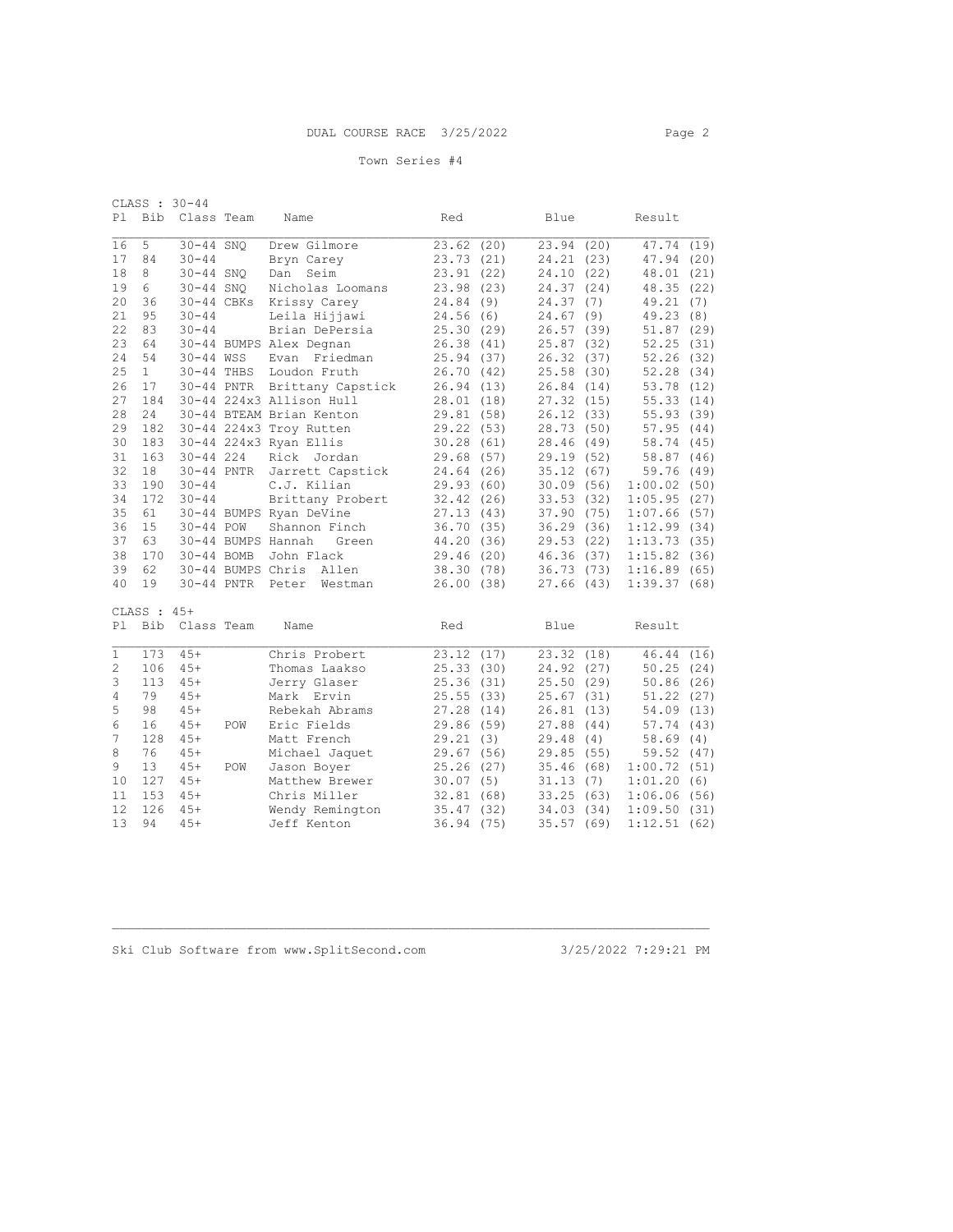| CLASS : U10    |             |            |             |                          |             |      |             |     |             |      |
|----------------|-------------|------------|-------------|--------------------------|-------------|------|-------------|-----|-------------|------|
| P1             | Bib         | Class Team |             | Name                     | Red         |      | Blue        |     | Result      |      |
|                |             |            |             |                          |             |      |             |     |             |      |
| 1              | 42          | U10        | FMK         | Snyder<br>Nate           | 27.74 (48)  |      | 28.41 (48)  |     | 56.15(40)   |      |
| $\overline{c}$ | 174         | U10        |             | Soelden Probert          | 27.67       | (46) | 28.80 (51)  |     | 56.47(41)   |      |
| 3              | 152         | U10        |             | Oliver Miller            | 29.64       | (4)  | 27.48(3)    |     | 57.12       | (3)  |
| 4              | 67          | U10        |             | WATCH Harper<br>Janssen  | 29.85       | (21) | 28.67(20)   |     | 58.52 (19)  |      |
| 5              | 116         | U10        |             | Blake Laakso             | 28.87       | (19) | 29.81 (23)  |     | 58.68(20)   |      |
| 6              | 65          | U10        |             | WATCH Stellan Stiegemeie | 30.32       | (62) | 29.29 (53)  |     | 59.61       | (48) |
| 7              | 160         | U10        |             | Banks Antablin           | 31.50       | (7)  | 29.82(5)    |     | 1:01.32(7)  |      |
| 8              | 185         | U10        |             | 224x3 Lincoln Hull       | 30.80       | (63) | 31.06(59)   |     | 1:01.86(52) |      |
| 9              | 101         | U10        |             | Dylan Glover             | 32.25       | (65) | 31.24(61)   |     | 1:03.60(53) |      |
| 10             | 86          | U10        | FLIS        | Evelyn Flis              | 31.86       | (24) | 33.81(33)   |     | 1:05.67(26) |      |
| 11             | 45          | U10        | KARR        | Makenna Karr             | 34.64       | (31) | 31.42(27)   |     | 1:06.06(28) |      |
| 12             | 48          | U10        | KARR        | Bronson Karr             | 33.56       | (70) | 35.73(70)   |     | 1:09.29(58) |      |
| 13             | 91          | U10        |             | Hudson Eaton             | 35.26       | (72) | 34.19(64)   |     | 1:09.45(59) |      |
| 14             | 195         | U10        |             | Malcolm O'Connell        | 35.02       | (71) | 34.50 (65)  |     | 1:09.52(60) |      |
| 15             | 68          | U10        |             | WATCH Lily Burky         | 35.86       | (33) | 34.45(35)   |     | 1:10.31(32) |      |
| 16             | 118         | U10        |             | STOCO Abe Oconnor        | 35.55       | (73) | 34.93 (66)  |     | 1:10.62(61) |      |
| 17             | 168         | U10        | <b>BOMB</b> | Grace Jordan             | 37.40       | (77) | 36.54(71)   |     | 1:13.94(63) |      |
| 18             | 196         | U10        |             | Calder O'Connell         | 37.25       | (76) | 37.69(74)   |     | 1:14.94(64) |      |
| 19             | 117         | U10        |             | STOCO Rider Stoughton    | 41.32       | (79) | 41.36 (76)  |     | 1:22.68(66) |      |
| 20             | 175         | U10        |             | Torin Kilian             | 1:06.77(81) |      | 1:02.64(78) |     | 2:09.41(69) |      |
|                |             |            |             |                          |             |      |             |     |             |      |
|                | CLASS : U13 |            |             |                          |             |      |             |     |             |      |
| P <sub>1</sub> | Bib         | Class Team |             | Name                     | Red         |      | Blue        |     | Result      |      |
|                |             |            |             |                          |             |      |             |     |             |      |
| $\mathbf{1}$   | 169         | U13        | BOMB        | Benjamin Paunovich       | 27.48 (44)  |      | 27.39(42)   |     | 54.87 (36)  |      |
|                |             |            |             |                          |             |      |             |     |             |      |
|                | CLASS : U14 |            |             |                          |             |      |             |     |             |      |
| P1             | <b>Bib</b>  | Class Team |             | Name                     | Red         |      | Blue        |     | Result      |      |
| $\mathbf{1}$   | 90          | U14        |             | Riley Eaton              | 24.73       | (8)  | 25.12(11)   |     | 49.85       | (10) |
| 2              | 41          | U14        | FMK         | Julie Snyder             | 25.26       | (27) | 26.23(34)   |     | 51.49(28)   |      |
| 3              | 25          | U14        | TRY         | Axle Dain                | 25.81       | (36) | 26.33(38)   |     | 52.14(30)   |      |
| 4              | 186         | U14        |             | Patrick Meirowitz        | 25.75       | (35) | 26.27(36)   |     | 52.26(32)   |      |
| 5              | 44          | U14        | <b>FMK</b>  | Lilia<br>Stein           | 27.62       | (16) | 27.83(18)   |     | 55.45(16)   |      |
| 6              | 176         | U14        |             | Jack Ervin               | 28.22       | (2)  | 27.29       | (2) | 55.51(2)    |      |
| 7              | 99          | U14        | 224         | Chase Wilkinson          | 28.03 (49)  |      | 27.88 (44)  |     | 55.91 (38)  |      |
| 8              | 92          | U14        | 224         | Palmer Jordan            | 30.35       | (6)  | 30.43(6)    |     | 1:00.78(5)  |      |
| 9              | 119         | U14        |             | STOCO Ella Stoughton     | 30.86       | (22) | 31.00(25)   |     | 1:02.45(22) |      |
| 10             | 43          | U14        | <b>FMK</b>  | Dylan Galen              | 32.63       | (67) | 31.19(60)   |     | 1:03.82(55) |      |
| 11             | 97          | U14        |             | Margaux Morgan           | 32.94       | (27) | 31.25(26)   |     | 1:04.19     | (23) |
| 12             | 120         | U14        |             | STOCO Naomi Oconnor      | 33.20 (29)  |      | 32.05(28)   |     | 1:05.59(25) |      |
|                |             |            |             |                          |             |      |             |     |             |      |